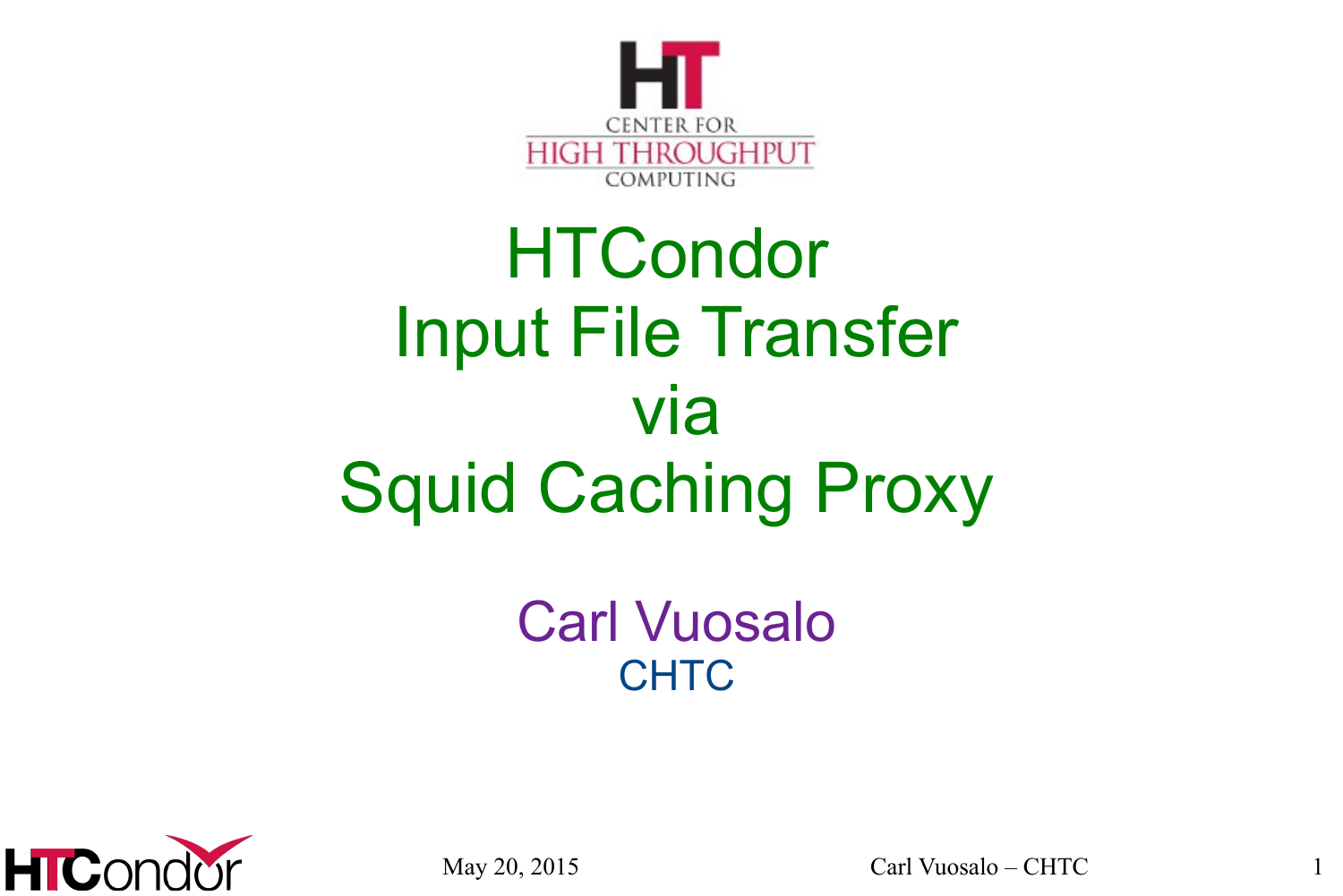## **Outline**

- Introduction
- Basic Design
- Configuration
- Explanatory Notes
- Review

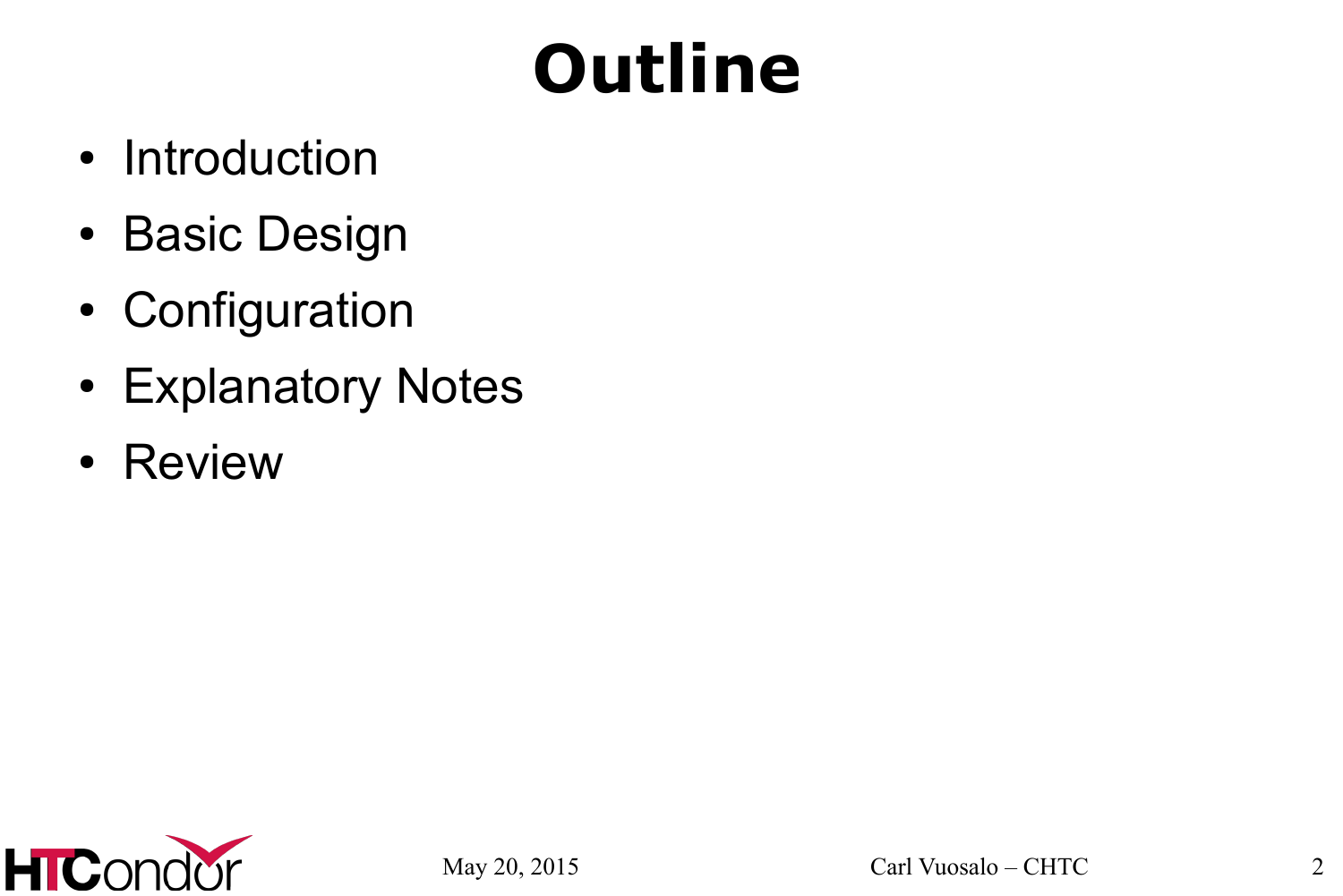#### **HTCondor Input File Transfer**

Before HTCondor jobs start, their input files must be copied from submit node to execute node



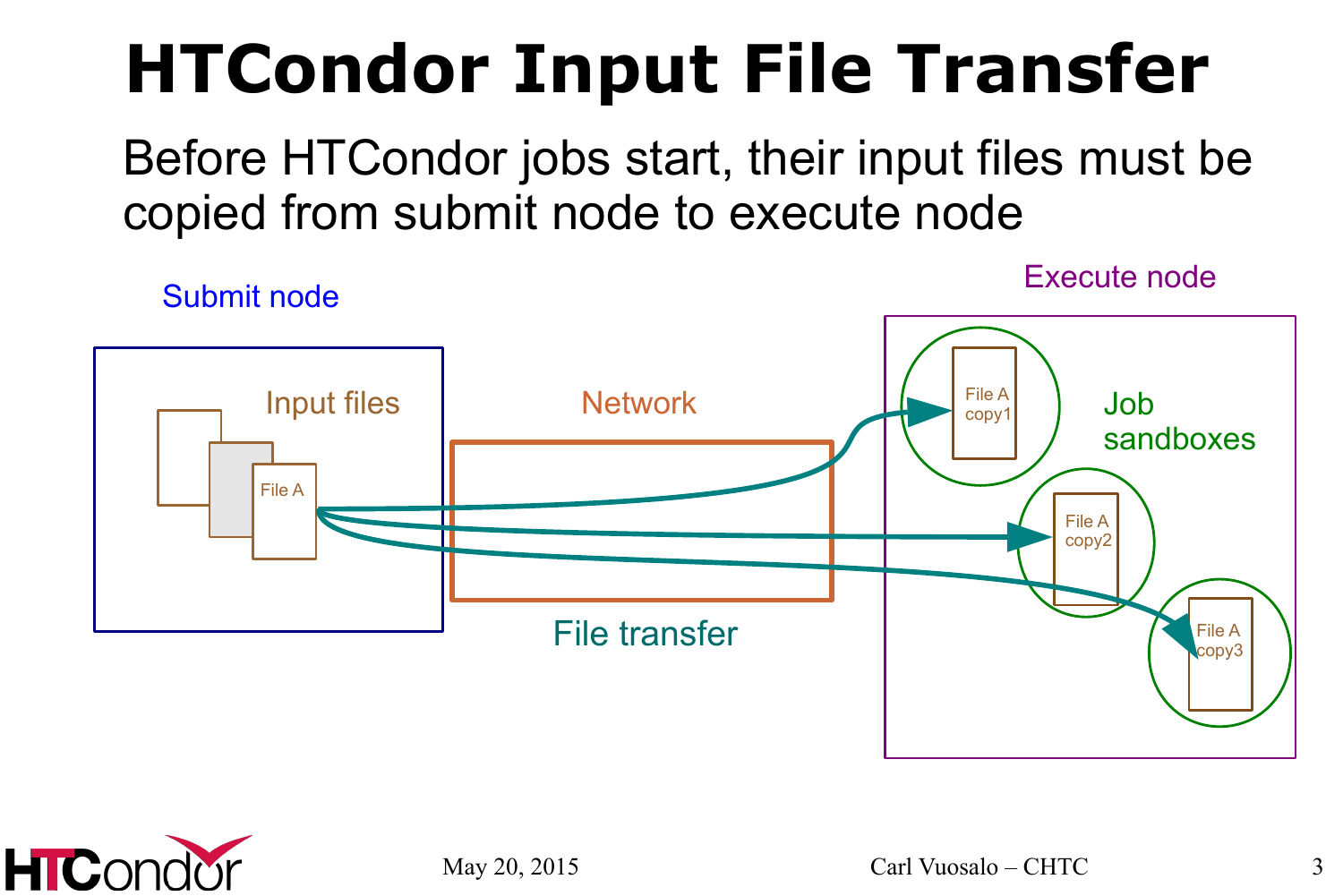## **New Input File Caching**

- Input files are copied across network from submit to execute node
- If large number of jobs starts at once, network traffic from submit node may be heavy as many files are copied
- If same file is used for multiple jobs, caching becomes possible to avoid repeatedly transferring same file across network
- Such caching will be introduced in HTCondor 8.4.0

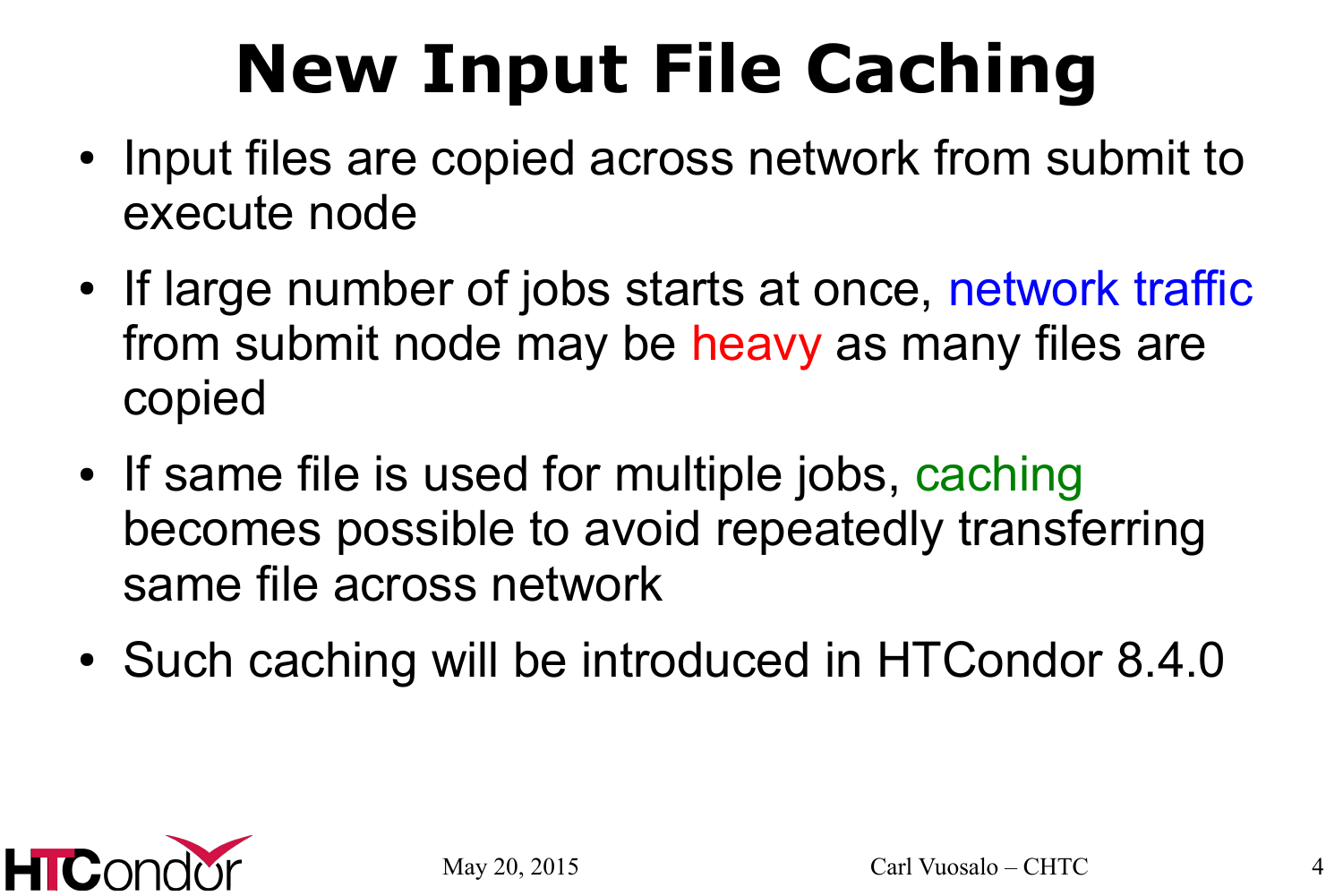#### **Disclaimer**

- This presentation is a preview
- These new features are still undergoing testing and review, and documentation is still being written
- Minor details may change prior to release
- Please consult HTCondor manual about these features when they are released rather than relying on this presentation

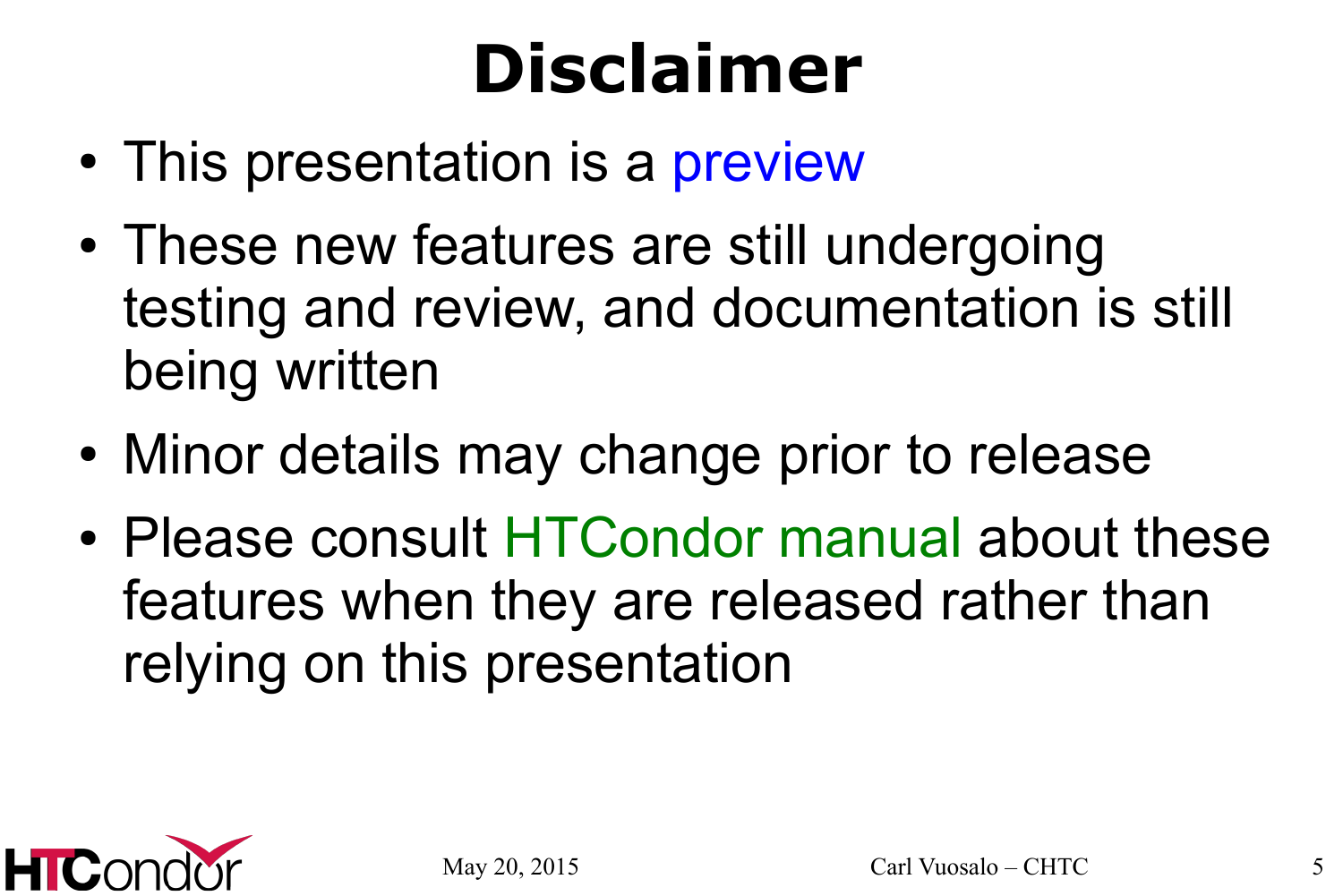#### **Basic Design**

- Required software: HTCondor, web server (like Apache) on submit node, Squid caching proxy
- In HTCondor submit file, user lists public input files that can be cached
- If properly configured, HTCondor will make HTTP request to web server to transfer these files
- If Squid caching proxy is configured, it will make cache copy of these files as they are transferred
- After first copy of file is transferred across network via web server, all subsequent HTTP requests for that file will be served by Squid, thereby reducing network traffic from submit node

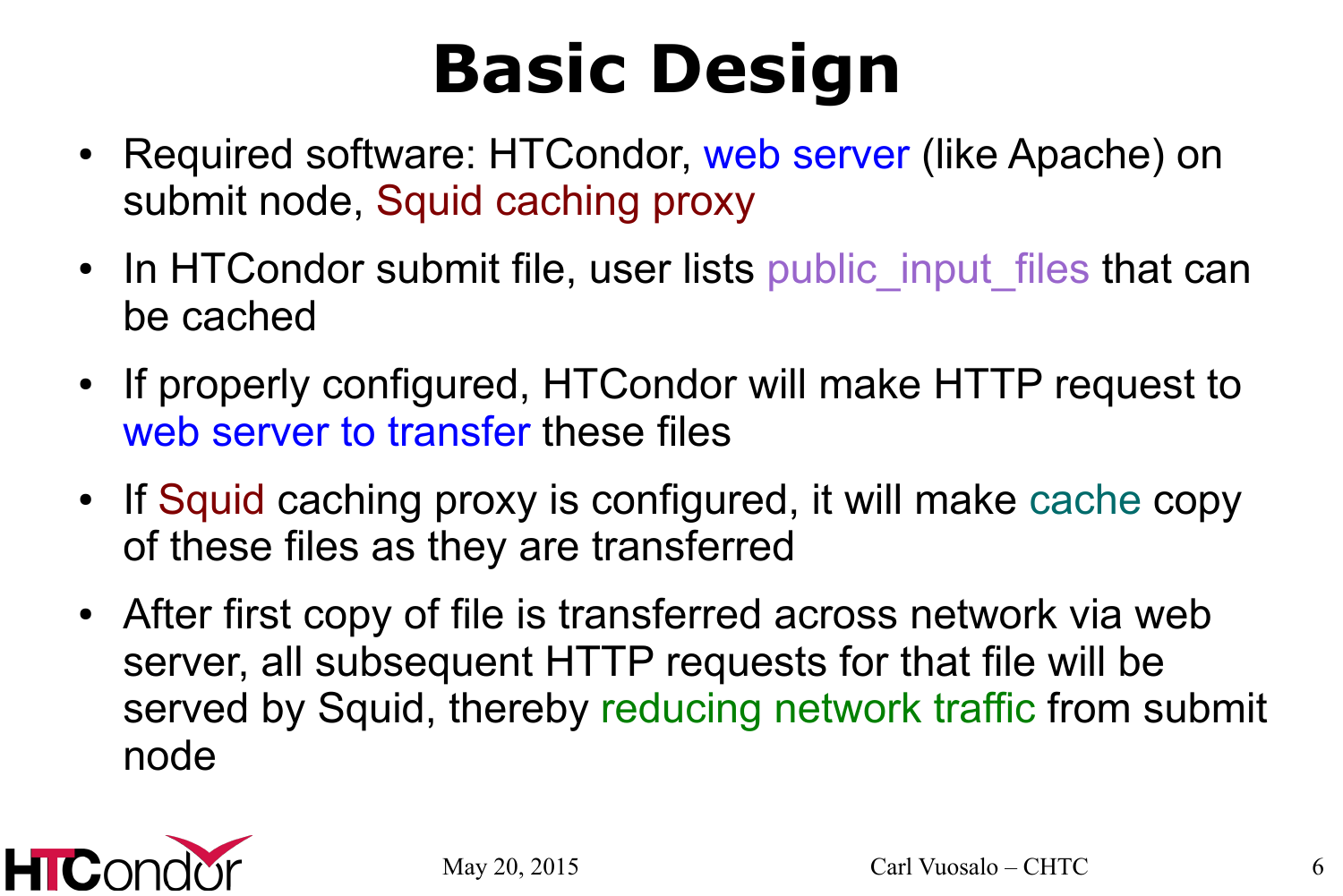#### **File Transfer with Caching**

- First transfer of file creates Squid cache entry
- Later transfers of same file served by Squid cache Execute node



May  $20, 2015$  Carl Vuosalo – CHTC  $7$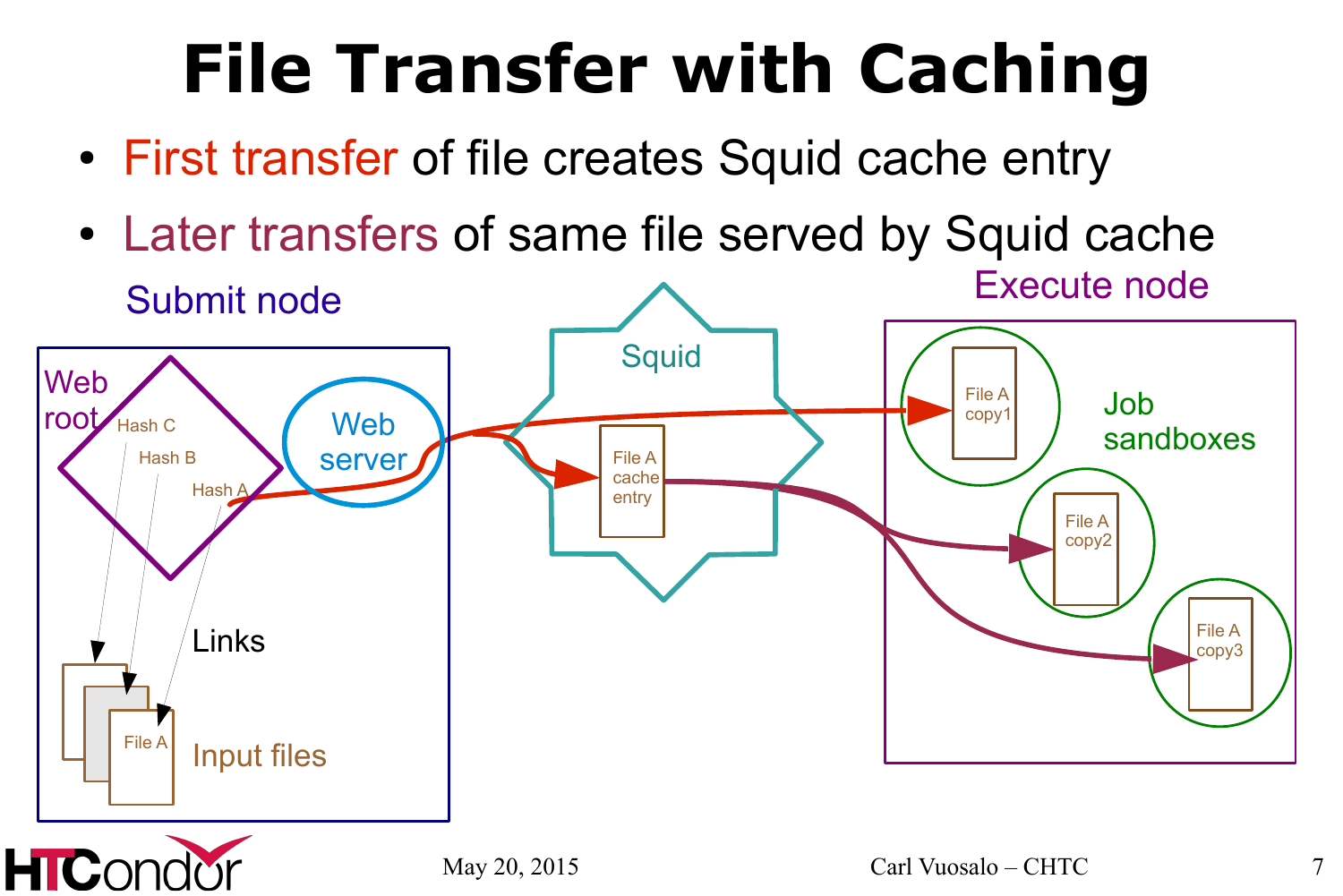## **HTCondor Configuration**

- On submit and execute nodes:
	- ENABLE CACHE TRANSFERS = TRUE
- On submit nodes:
	- WEB\_ROOT\_DIR = directory on submit node to hold links served by web server. Must be writable by HTCondor

- On execute nodes:
	- ➤ ENABLE\_URL\_TRANSFERS = TRUE
	- $\triangleright$  WEB SERVER PORT = IP address and port number in standard IP: port format of web server. With condor shared port daemon, use its address, and it will route HTTP requests to web server
	- ► WEB SERVER PIPE = unique name for web server's pipe used by condor shared port daemon
	- ➤ STARTD environment variable http\_proxy must be set to HTTP address of Squid caching proxy
		- STARTD ENVIRONMENT = "http proxy=http://your.proxy.server:port/"

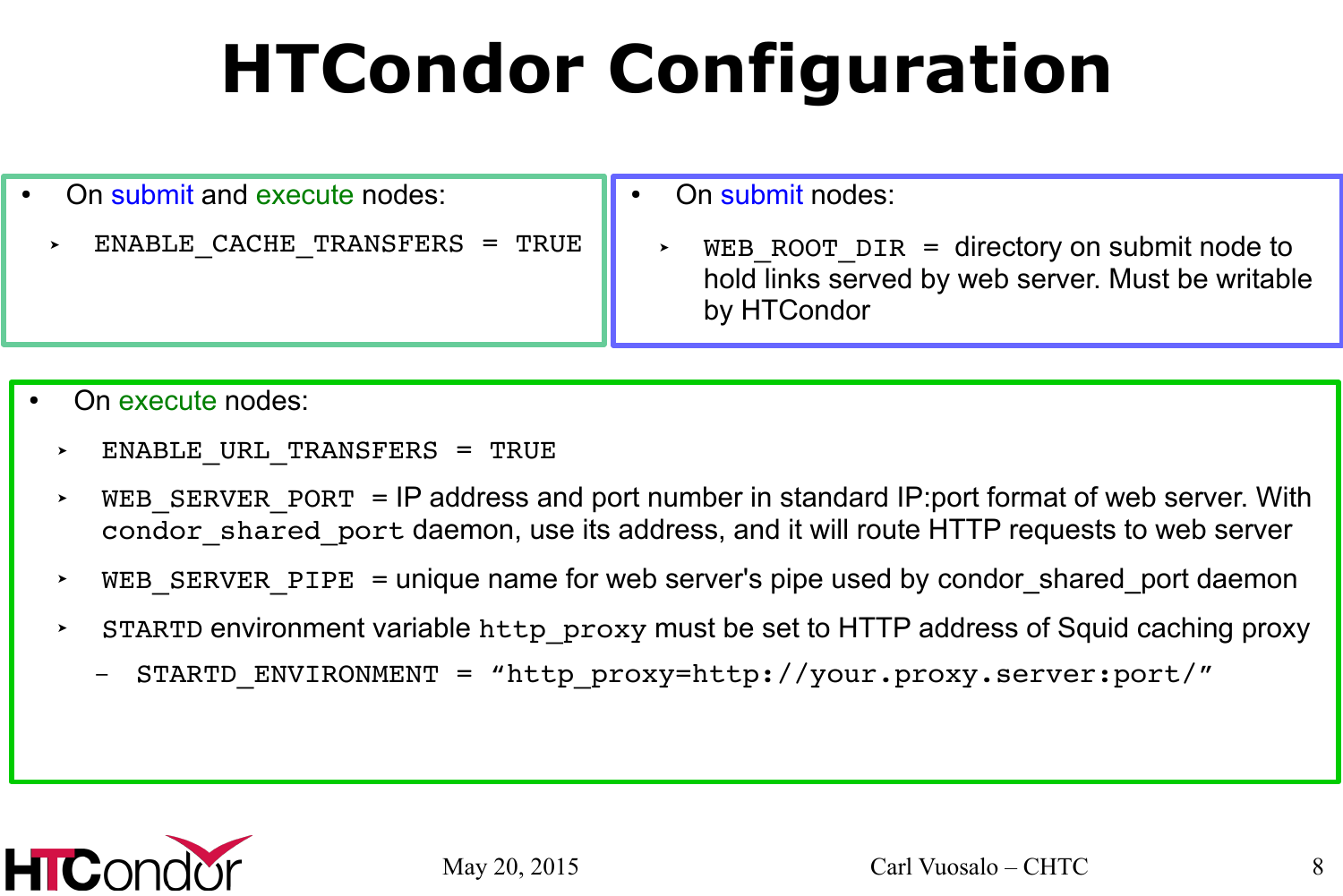## **Web Server Configuration**

- Most modern web servers can be used
- Web server requirements:
	- ➤ Fills in "Expires" headers in responses
	- ➤ Supports If-Modified-Since queries
	- ➤ Follows symbolic links to files
- Web server should be configured to handle expected load of input file requests from jobs starting up
- For Apache web server, set configuration as follows
	- ➤ Options FollowSymLinks
	- ➤ ExpiresActive On
	- ➤ ExpiresDefault "modification plus 20 minutes"
	- ➤ Expires time of 20 minutes recommended but another value could be used (see slide 11)

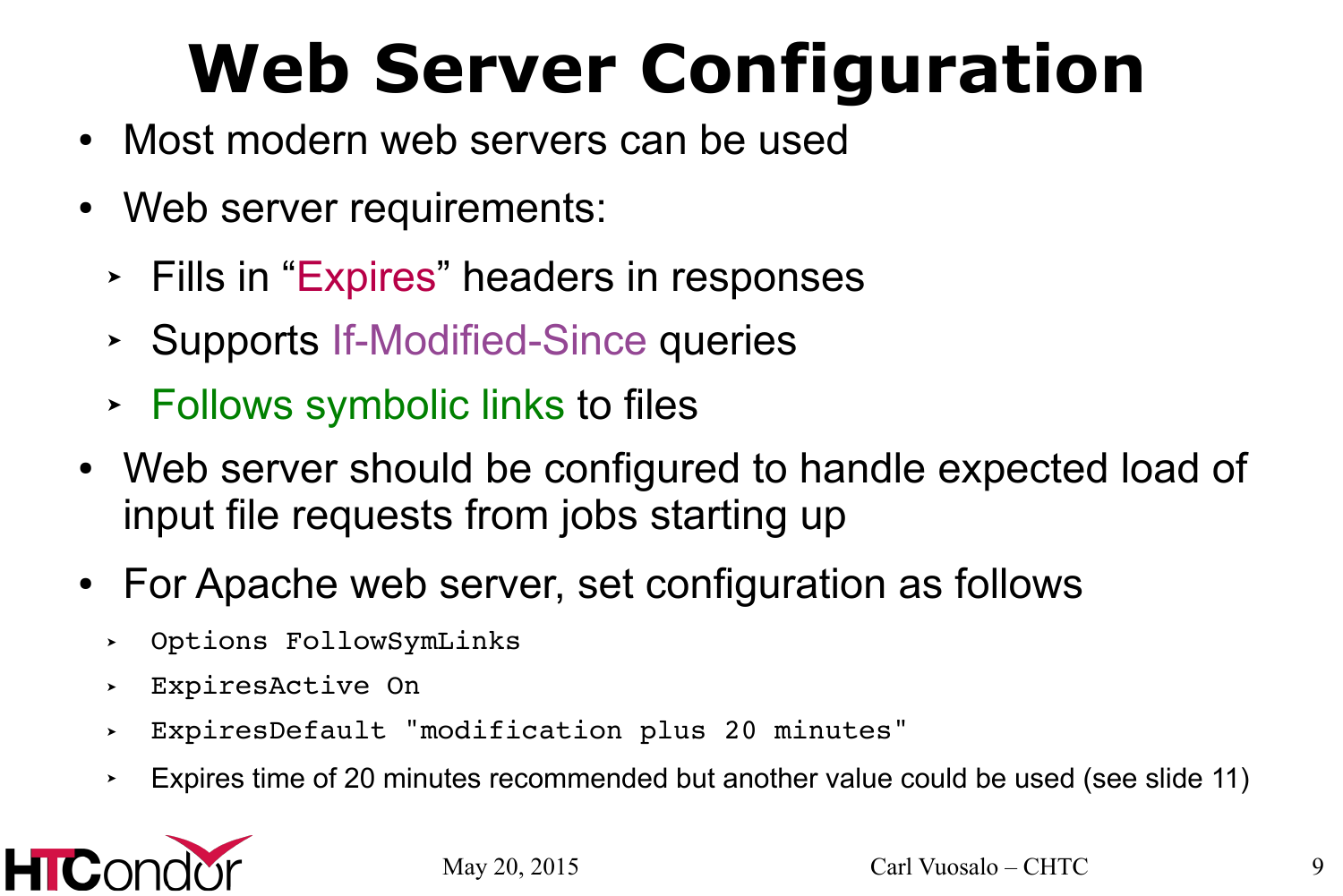# **Squid Configuration**

- Squid default configuration supports HTCondor input file caching
- No changes necessary
- Squid proxy should be provided with hardware and network resources to handle anticipated loads
	- ➤ Consider maximum number of jobs that may start up simultaneously
	- ➤ Consider sizes of input files for each job
	- ➤ Calculate maximum network throughput that Squid server must support

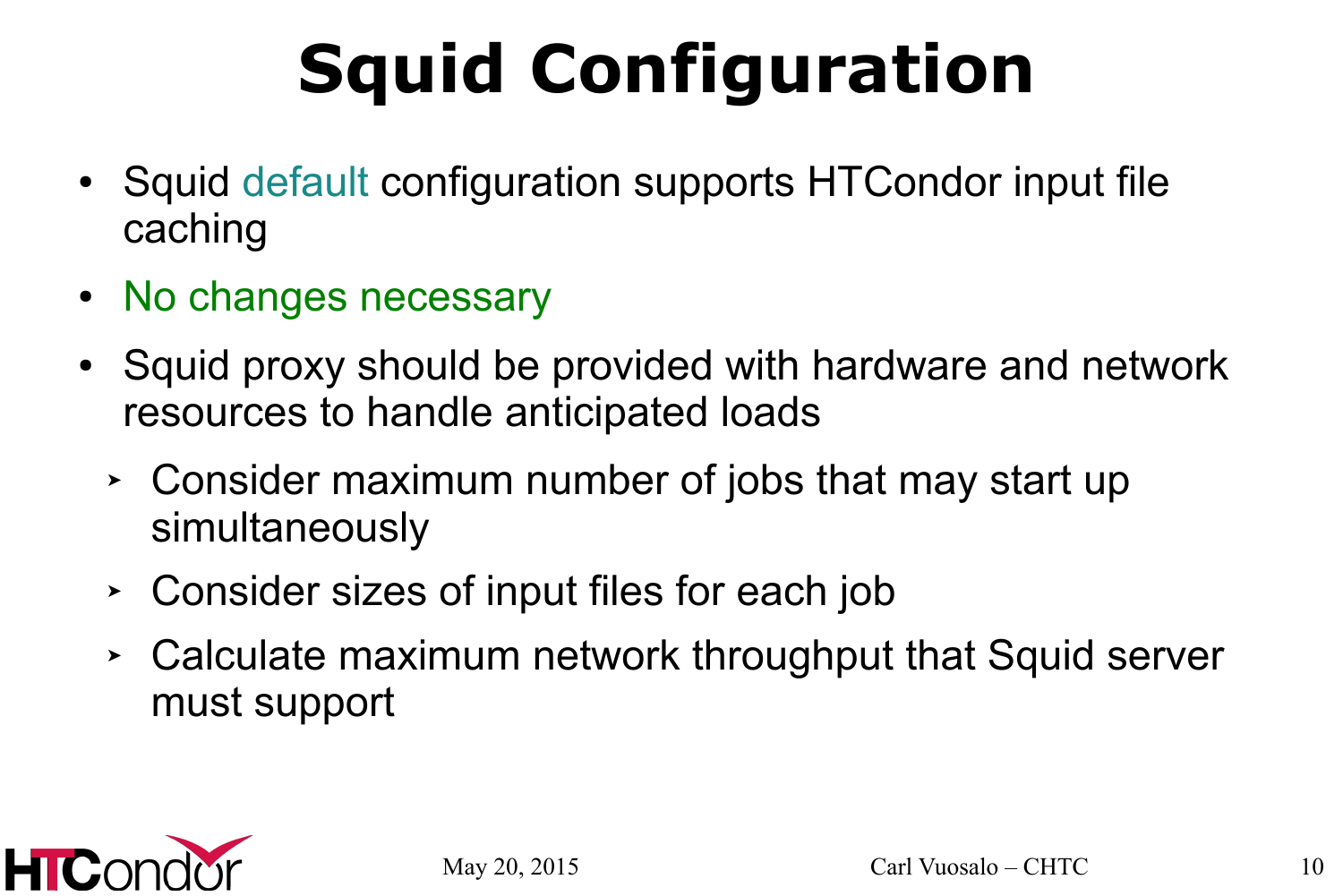## **Squid Cache Expiration Time**

- Expiration time directive from web server tells Squid how long before cache entries expire
- If cache entry has been written or checked within this time, Squid serves it without checking
- If entry is older than this time, Squid queries web server to send file if it has been modified since cache entry written
	- ➤ If web server sends new version, cache entry updated and sent to client
	- ➤ If web server responds that no change has occurred, existing entry is sent to client
- In any case, entry's expiration time stamp is reset, so Squid only queries web server about it at most once in that time period
- User modification of file already used as job input file, with old version in Squid cache, will not propagate to new jobs until after expiration time

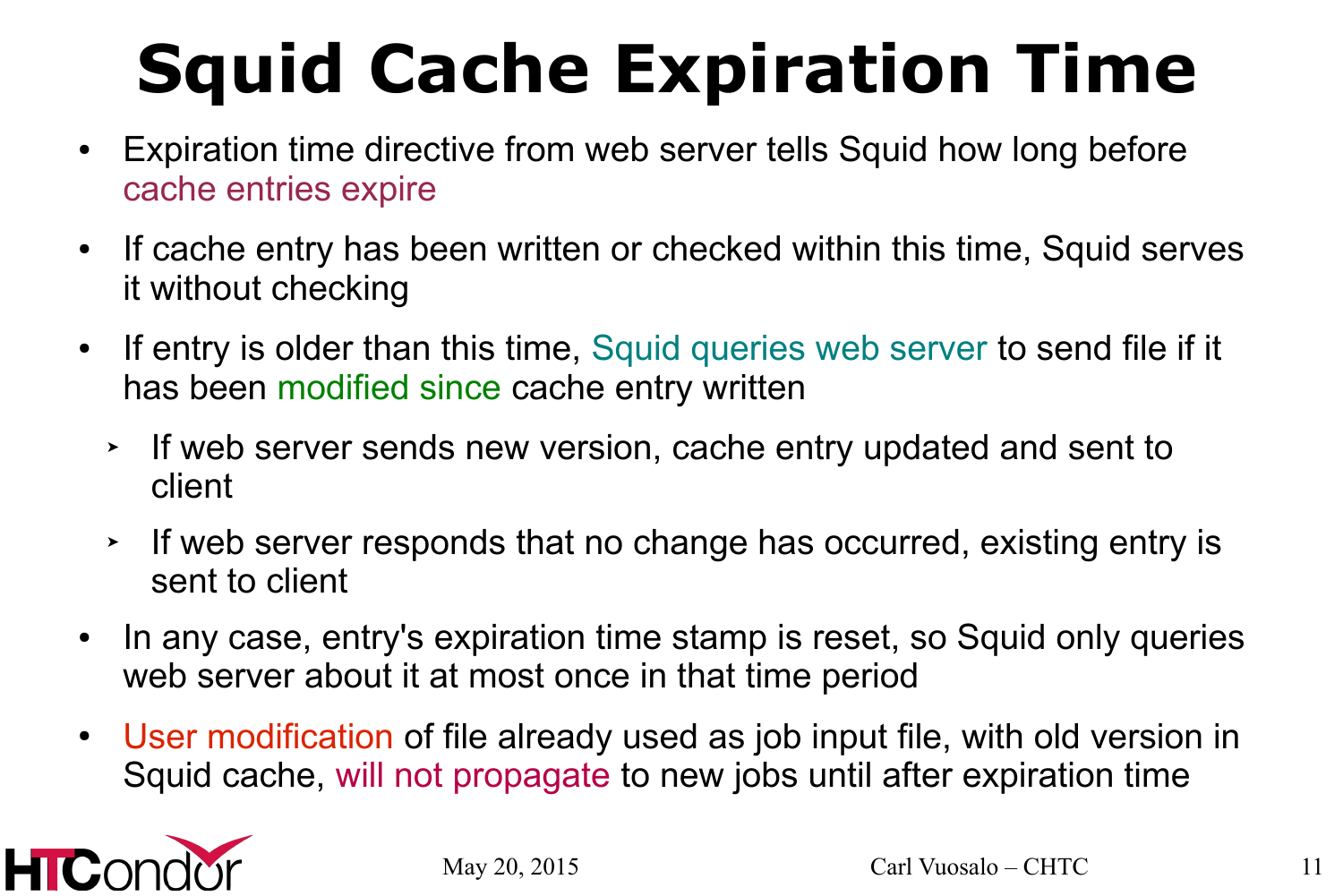## **Note on public\_input\_files**

- Input files to be cached must be public should contain no private or sensitive information
- They must be world readable or else error occurs
- Issue is that file will be copied across network and held in Squid cache for indefinite period
	- ➤ Cache copy outside of HTCondor's control
	- ➤ Encryption not supported for these files
- For protection, names of input files are replaced with opaque hash names, so outsiders unlikely to be able to access them via HTTP requests

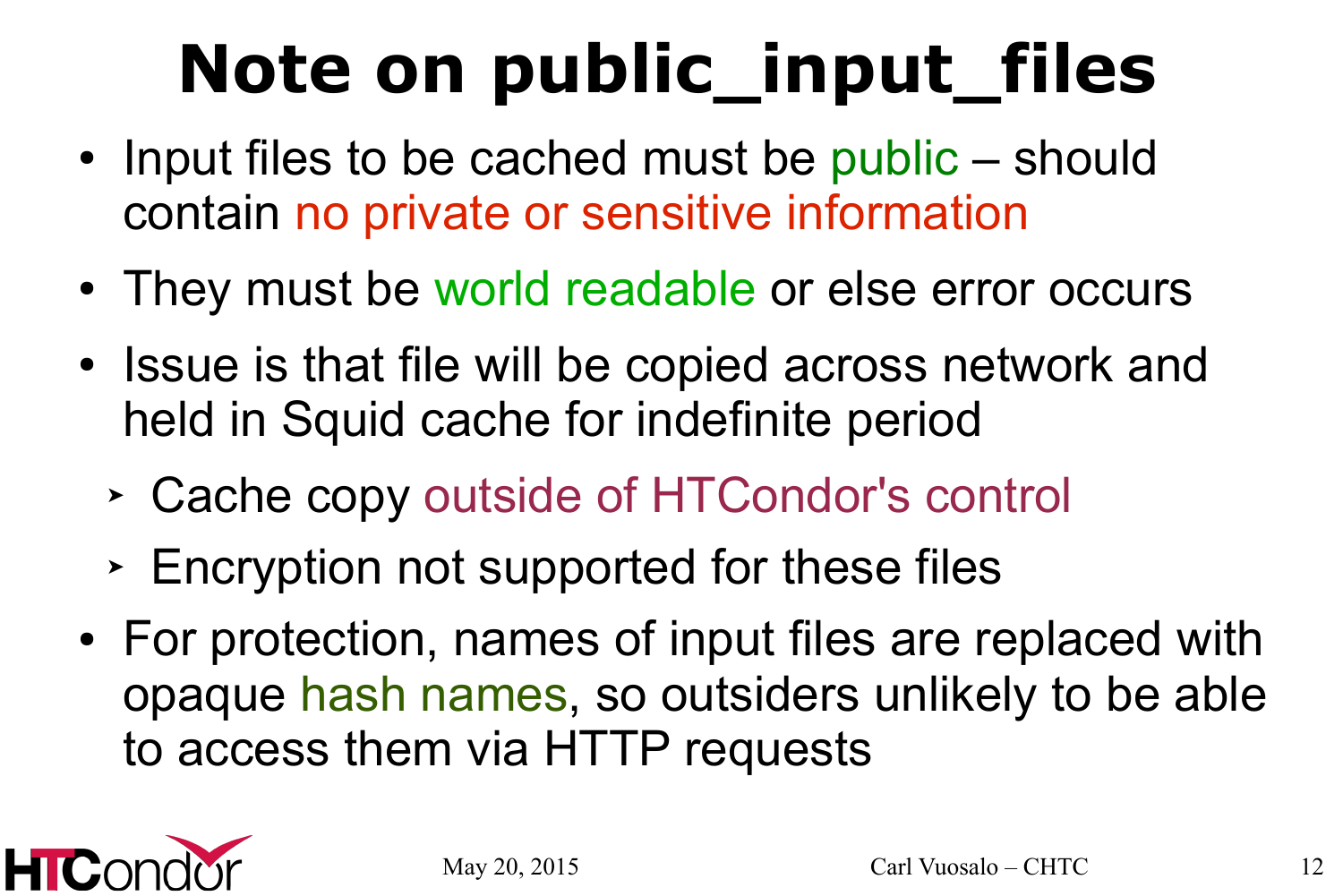## **Review of Input File Caching**

- Jobs submitted with public input files included
- HTCondor creates (or updates) soft links to input files with hash names in WEB ROOT DIR
- Starter sends request for input files to web server at WEB SERVER PORT via Squid caching proxy at http proxy
- If files in Squid cache, Squid serves them, updating cache entry if necessary
- Otherwise, web server reads files out of WEB\_ROOT\_DIR, which also creates Squid cache entries
- condor preen periodically deletes links in WEB\_ROOT\_DIR that are older than one week or invalid (future feature)